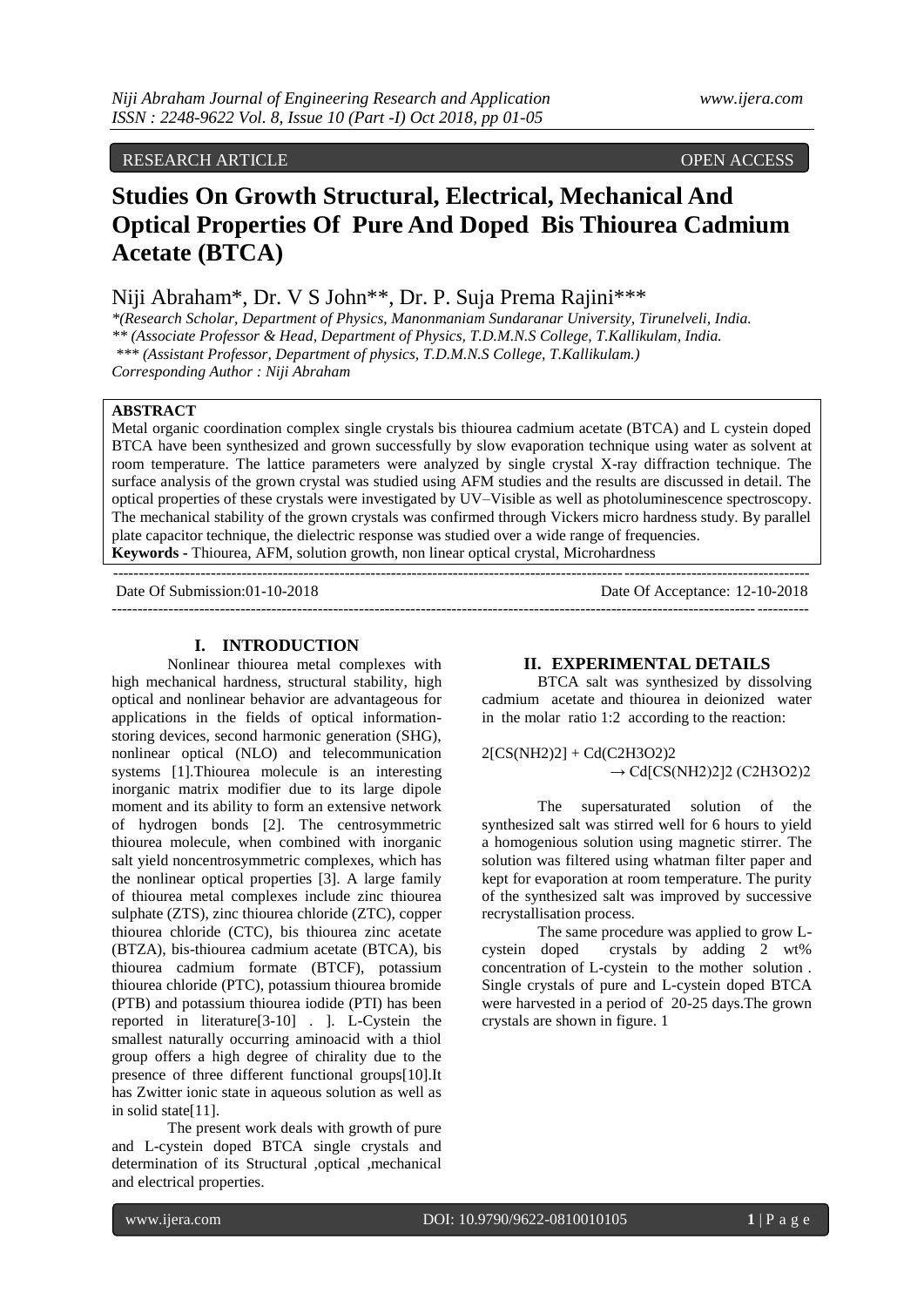

**Fig 1:** Photograph of L- BTCA single crystal

## **III. RESULTS AND DISCUSSION 3.1 Single crystal XRD**

Single XRD is a non destructive analytical technique which provides detailed information about the internal lattice of crystalline substances, including unit cell dimensions and bond length.[8] The cell parameters of L-Cystein doped BTCA crystal was carried out by single crystal XRD technique using Bruker Kappa Apex II diffractometer.The determined lattice parameters of L-Cystein doped BTCA crystal are tabulated in table 1 and compared with pure BTCA reported[18]. The doped BTCA crystals are belong to the orthorhombic system and there are variations in lattice parameters when compared with pure. The change in lattice parameters confirms the presence of L-Cystein in BTCA crystal. The PLATON diagram of L-Cystein doped BTCA is also shown in figure 2.

| Chemical   | <b>BTCA</b>                 | L-cystein       |  |
|------------|-----------------------------|-----------------|--|
| formula    | (reported[18])              | doped BTCA      |  |
| Cell       | $a = 7.5758$ A <sup>°</sup> | $a = 7.5780(6)$ |  |
| Parameters | $b = 15.4327 A^{\circ}$     | $A^{\circ}$     |  |
|            | $c = 11.8230 A^{\circ}$     | h=              |  |
|            |                             | 15.4280(10)     |  |
|            |                             | $A^{\circ}$     |  |
|            |                             | $c=$            |  |
|            |                             | 11.7997(9)      |  |
|            |                             | $A^{\circ}$     |  |
| Volume     | $1382.27 \text{ A}^3$       | 1379.54(18)     |  |
|            |                             | $A^3$           |  |
|            |                             |                 |  |
| System     | Orthorhombic                | Orthorhombic    |  |
| Space      | P21/n                       | P21/n           |  |
| group      |                             |                 |  |

**Table 1:** Single crystal data of undoped and Lcystein doped BTCA



**Fig 2:** The PLATON diagram of L-Cystein doped **BTCA** 

## **3.2 AFM Analysis**

The surface analysis of the as pure and doped grown crystal was done by atomic force microscopy in semi contact mode. Figure 3 and figure 4 shows the AFM images of Pure and doped BTCA crystal. The images reveal that the surface of pure and doped BTCA contains number of peaks and valleys. The surface roughness parameters are shown in Table 2 which indicates that the crystal possesses almost smooth surface. For pure and doped BTCA crystal the surface skewness (Ssk) value is very low  $(0.12 \& 0.11)$  which confirms that the surface has more valleys than peaks and hence the surface is planar (Rajesh kumar et al 2010). Ssk also indicates the load carrying capacity and porosity of the material and the low skewness is a criterion for a good bea ring surface (Rajesh Kumar and Subba Rao 2012).The ten-point height of the surface (Sz) is found to be 0.22 and 0.32 nm. Surface kurtosis (Sku) is the measure of surface sharpness and for pure and doped BTCA crystal the Sku is less than three which indicates that the surface is perfectly flat. From the study, it reveals the pure and doped BTCA crystal has smooth and flat surface.

| S.NO           | <b>AMPLITUDE</b><br><b>PARAMETER</b> | <b>BTCA</b><br><b>PURE</b> | <b>BTCA</b><br><b>DOPED</b> |
|----------------|--------------------------------------|----------------------------|-----------------------------|
|                | Roughness                            | 19.29                      | 21.33nm                     |
|                | average (Sa)                         | nm                         |                             |
| $\mathfrak{D}$ | Root<br>mean                         | 29.17nm                    | 19.21nm                     |
|                | square $(Sq)$                        |                            |                             |
| $\mathcal{R}$  | Surface                              | 0.12                       | 0.11                        |
|                | skewness (Ssk)                       |                            |                             |
| Δ              | Surface kurtosis                     | 0.38                       | 0.46                        |
|                | (Sku)                                |                            |                             |
| 5              | Ten-point height                     | 0.22                       | 0.32                        |
|                | (Sz)                                 |                            |                             |

**Table 2:** Surface parameters of Pure and doped BTCA measured by AFM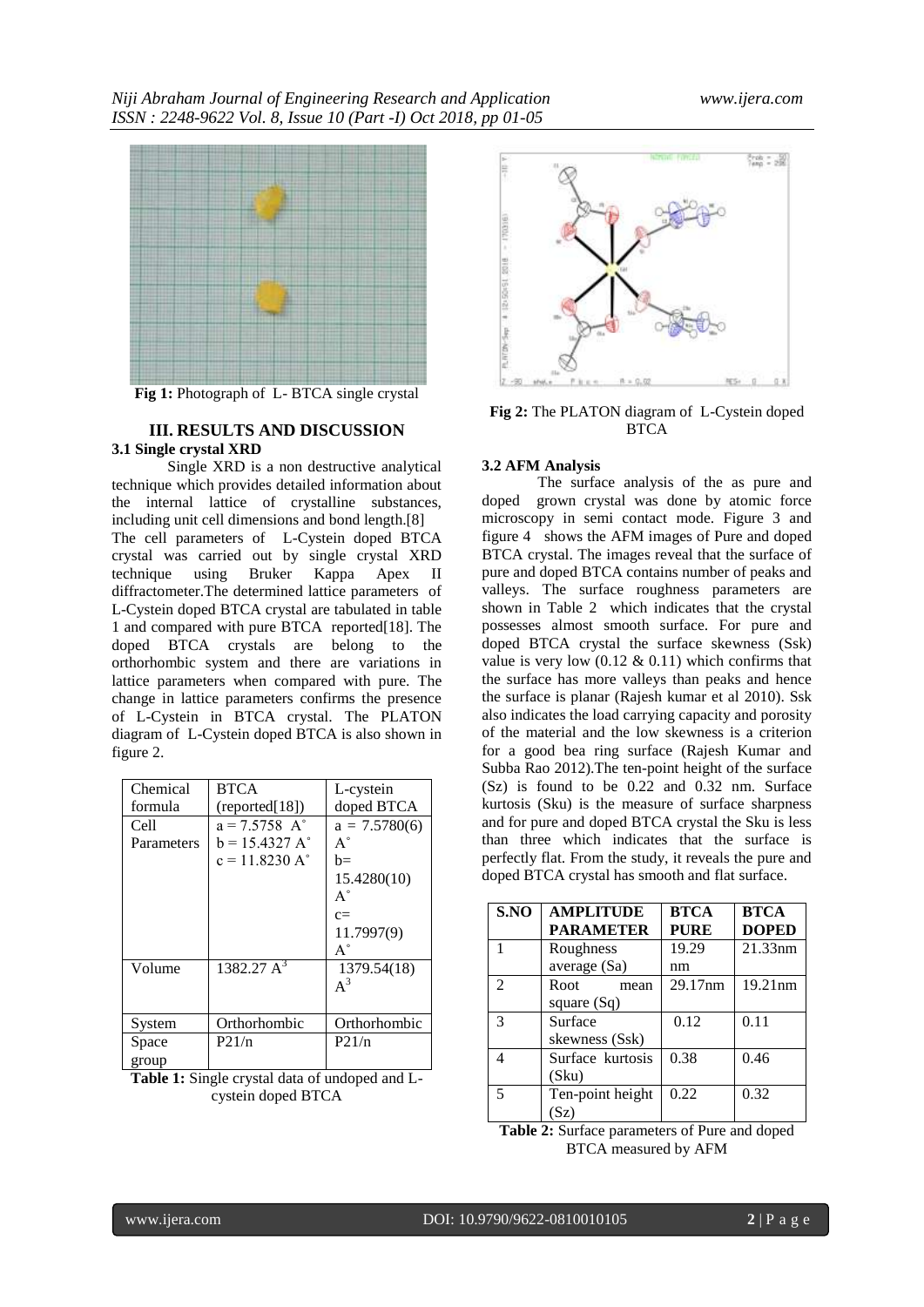

**Fig 3:** AFM image of Pure BTCA



**Fig 4:** AFM image of doped BTCA

#### **3.3 UV –Vis Spectroscopy**

The optical absorbance was recorded from uv visible in the wavelength range of 200-1200 nm using UV–Visible spectrophotometer ( Varian,Cary 5000) . The thickness of the sample used for measurement was 2mm.The optical absorbance and transmittance spectra of pure and doped crystals are shown in the figure 5 and figure 6.From the transmission spectrum it is observed that both the crystals showed very high transmission at entire IR and visible region.The transmission for L-Cystein doped BTCA crystal is found to be higher than that for pure BTCA. The transmittance in the entire visible region suggest these crystals are suitable for second harmonic generation devices [20].



**Fig 5:** Optical Absorbance Spectra of Pure and doped BTCA



**Fig 6:** Optical transmittance Spectra of Pure and doped BTCA

#### **3.4 Photoluminescence**

The photoluminescence (PL) spectrum of both pure and doped BTCA were recorded by fluorescence spectrometer are shown in figure 7. single peak was observed at 400 nm in the spectrum of pure BTCA. The single broad emission confirms the structural perfection of the grown crystal. ln the spectrum of L-cystein doped BTCA two major peaks were observed at 406 nm and 434 nm.The sharp PL intensity confirms low transitional band gaps and high optical quality of doped crystal substantiating it for NLO applications[19].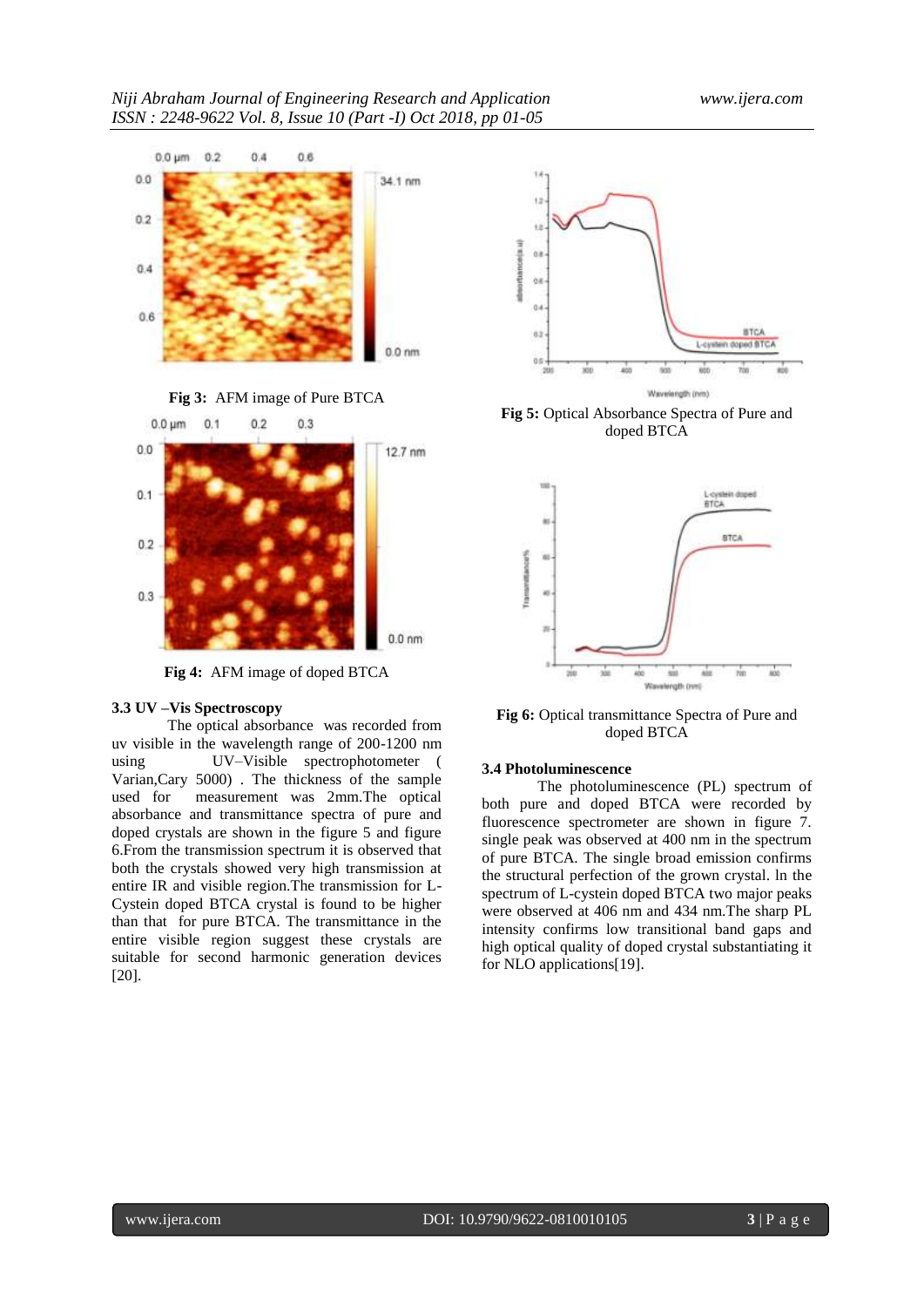

**Fig 7:** Photoluminescence spectrum of pure and L-Cystein doped BTCA

#### **3.5 Microhardness Measurement**

 Vickers microhardness indentation test is used to characterize the hardness of the material.The hardness number was calculated using  $Hv = 1.8544$  $xP/d^2$  Kg/mm<sup>2</sup>. Where Hv is the Vickers microhardness number, P is the applied load in Kg, d is the mean diagonal length of the indentation impression in mm and 1.8544 is a constant of a geometrical fraction for the diamond pyramid.The figure 8, shows a graph between hardness number and applied load. The hardness number of both pure and doped B CA crystals were increase with increase in load. At higher loads above 100 g significant cracking occurs which may be due to the release of internal stress generated locally by indentation .Higher the hardness value ,greater was the stress required to form dislocation, thus confirming greater crystalline perfection[15]. Compared to parent material ,the dopant material has a higher hardness value . Hence the dopant increases the mechanical strength of the parent material.



**Fig 8:** Hardness Vs load graph of pure and doped **BTCA** 

## **3.6 Dielectric properties**

The dielectric behavior of doped and pure BTZA crystal were carried out at room temperature using Agilent 4294A impedence analyser with varying frequency range of 40Hz to 110 MHz. The dielectric constant (εr) of both pure and doped BTCA were calculated using the equation,  $\epsilon r = Ct / T$ εo A, where C is the capacitance, d is the thickness of the crystal, εo is the vacuum dielectric constant and A is the area of the crystal.

The variation of dielectric constant of pure and doped BTCA as a function of frequency is shown in Figure 9. The values of dielectric constant decrease with increase in frequency. At a fixed frequency, the dielectric constant of L-Cystein doped BTCA is more than that of pure one, which may be attributed to the higher polarizability of doped crystals [13,14]. The dielectric loss of pure and doped BTCA as a function of frequency is shown in fig. The values of dielectric loss also decrease with increase in frequency and it has low value in the higher frequency region. The low values of dielectric loss suggest that the grown crystals have lesser defects [4].The doped crystal shows increased dielectric loss compared to the pure one due to the occupation of dopant molecule in the crystal lattice which influences the polarization mechanism.